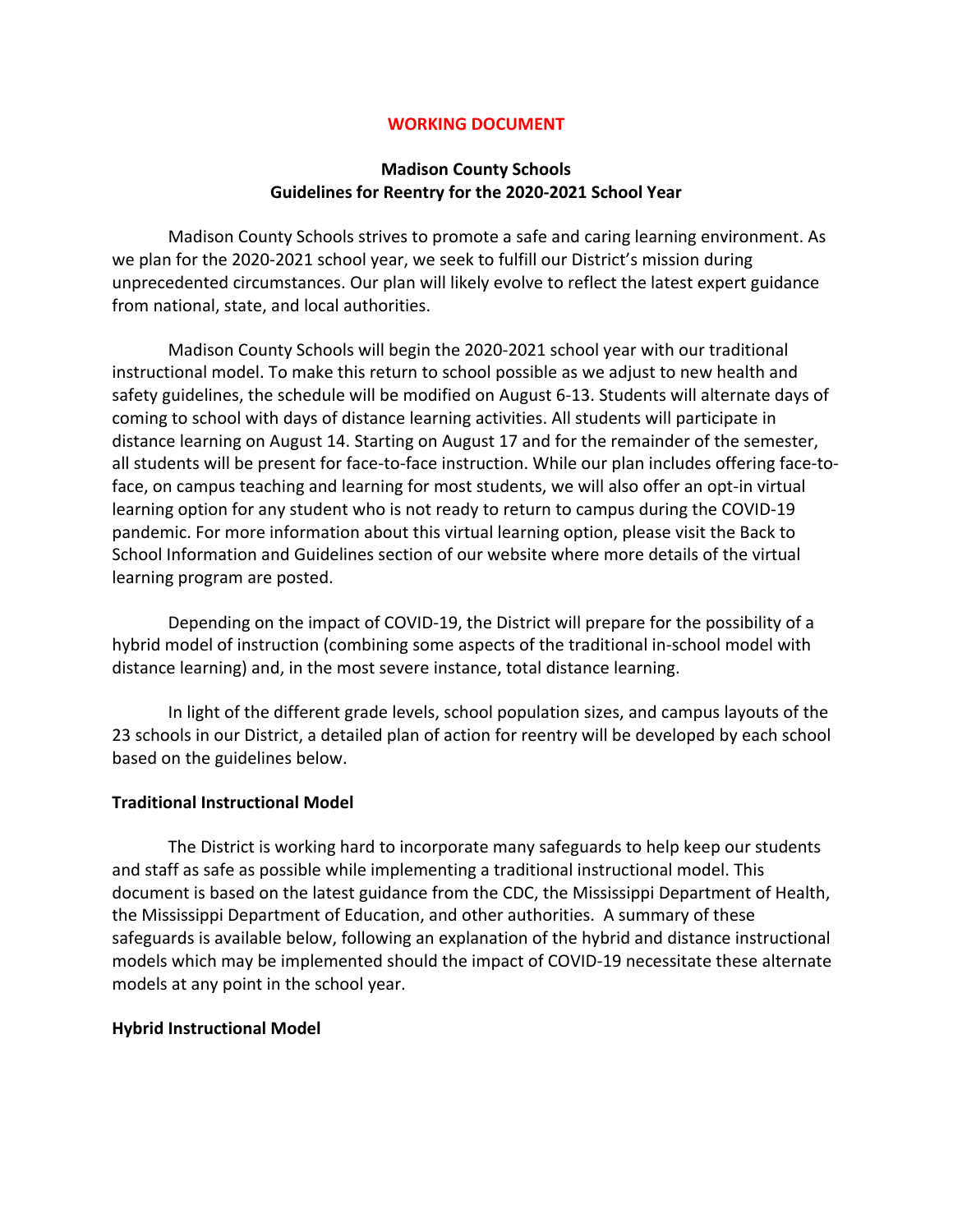- If the impact of COVID-19 makes the traditional instructional model impracticable, the District will be prepared to move into a hybrid model. Options for hybrid models are as follows:
	- o Alternating A/B Schedule

Students will be divided into two groups. Groups would alternate face-to-face and virtual instruction during the week.

## **Distance Learning Model**

- If the impact of COVID-19 makes the hybrid instructional model impracticable, the District will be prepared to move into a completely distance learning model.
- Implement a robust Distance Teaching and Learning Plan:
	- o Develop distance learning curriculum ahead of time to easily pivot.
	- $\circ$  Train teachers on instruction in a virtual environment for seamless transition to distance learning
	- $\circ$  Develop and deploy virtual trainings for parents/families (video vignettes).
	- o Provide access to virtual lessons for students and parents.
	- $\circ$  Establish teaching schedule/office hours and communicate the plan to parents.
- Distribute printed instructional packets/ materials and district/school communications along with meals; designate and communicate collection/drop off points

## **General Guidelines to Prevent the Spread of Illness**

- Students shall wear face coverings; faculty and staff shall wear face coverings and/or face shields.
- Students, faculty and staff should socially distance, i.e., remain six feet apart, to the extent practicable. If possible, seating and desks should be six feet apart and face the same direction.
- Students, faculty and staff should stay home when they are sick, when they have temperature of more than 100.4°F (38°C), or when they do not pass the daily selfscreening examination.
- Persons with COVID-19 should isolate for 14 days and also be free of fever for three consecutive days before returning to school.
- Schools must report to COVID-19 point-person in central office the names of all students, faculty, and staff who have been diagnosed with COVID-19, have symptoms of COVID-19, or who have been exposed to persons who have COVID-19. Central Office will report such information to the State Department of Health.
- In the event that a student or staff member is diagnosed with COVID-19, the parents/guardians of students who have been in direct contact with that individual will be notified.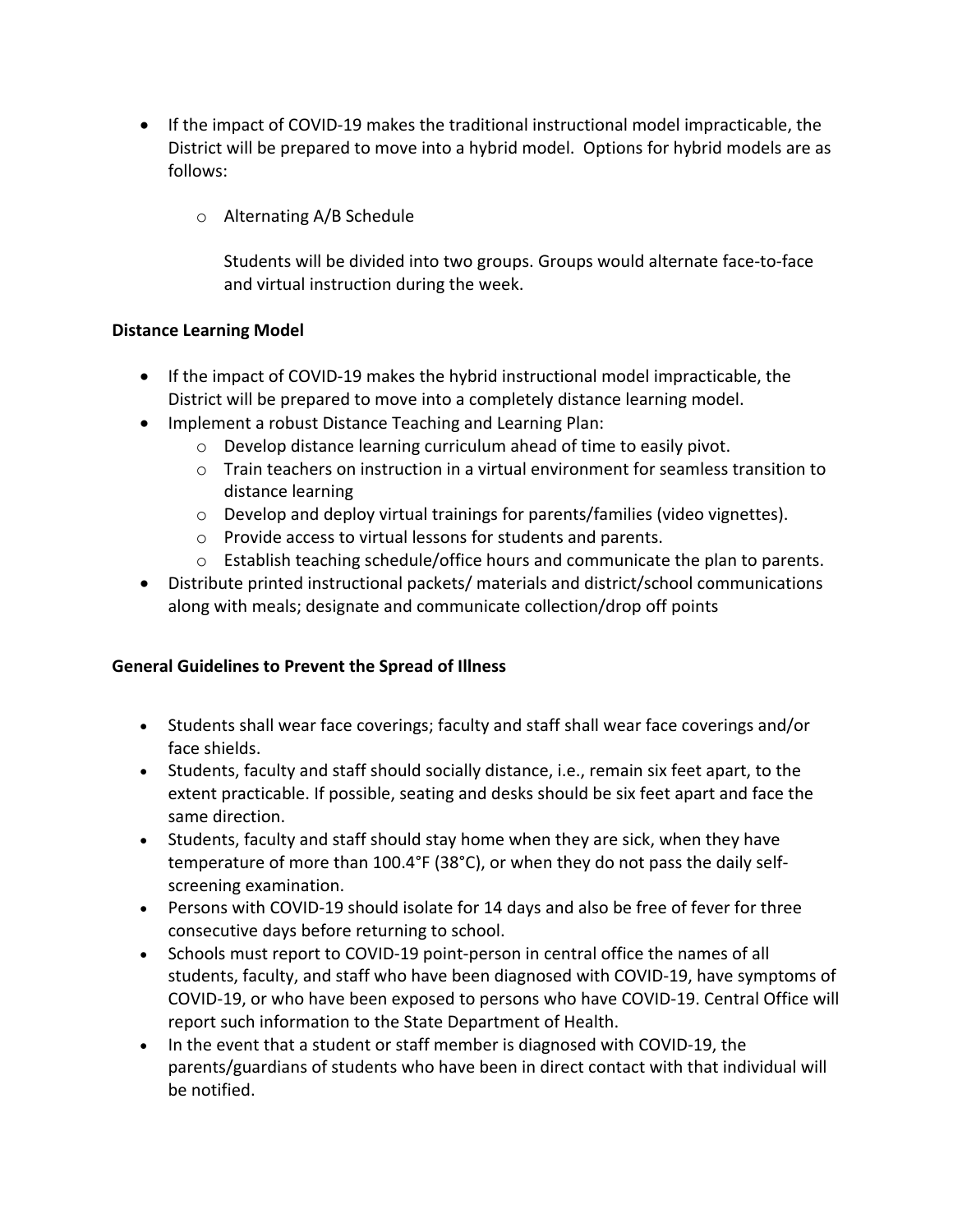- Students and staff who live with anyone diagnosed with COVID-19 should stay home from school until the risk of transmission has passed.
- Everyone should practice good hygiene measures such as handwashing with soap and warm water for 20 seconds and covering coughs and sneezes.
- Faculty and staff temperatures will be taken daily. Students' temperatures may also be taken.
- Parents are encouraged to bring their students to and from school in their own automobiles.
- Hand sanitizer shall be on all buses, in hallways, classrooms, bathrooms, and at school entrances and exits. Hand soap and paper towels shall be in all bathrooms.
- Schools shall be deep-cleaned consistent with District directives. Classrooms shall be sanitized between classes or as often as practicable. Halls and bathrooms will be sanitized throughout the day.
- Stations will be set up to quarantine students with symptoms.
- Flow of students in halls between classes will be monitored.
- Employees will be advised in cleaning and safety protocols.
- Plexiglas barriers will be installed in school offices.

## **When Someone Becomes Sick at School**

- Each school will have a designated separate sick/isolation room for suspected COVID cases, keeping those students, faculty, and staff away from other types of illness or injury cases that may be seeking treatment or care.
- School nurses and other healthcare providers will use standard precautions and transmission-based precautions when caring for sick people.
- Notify district point-person immediately of a possible case while maintaining confidentiality consistent with applicable federal and state privacy laws. District officials then will communicate with local and state health officials.
- Advise sick staff members and students not to return until they have met criteria to discontinue home isolation.
- Follow the District's specific protocols for notifying exposed individuals of quarantine requirements.

## **Food Services**

- Allow student hand washing before and after meal service.
- Mark spaced lines to enter the cafeteria and serving lines (to the extent practicable); designate entrances and exit flow paths.
- Conduct cleaning of cafeterias and high-touch surfaces throughout the school day
- Consider alternative serving models:
	- o Serving meals in classrooms
	- o Serving meals in cafeterias with:
		- Spaced serving lines (marked on floors)
		- Spaced seating (utilize outdoor space as practicable and appropriate)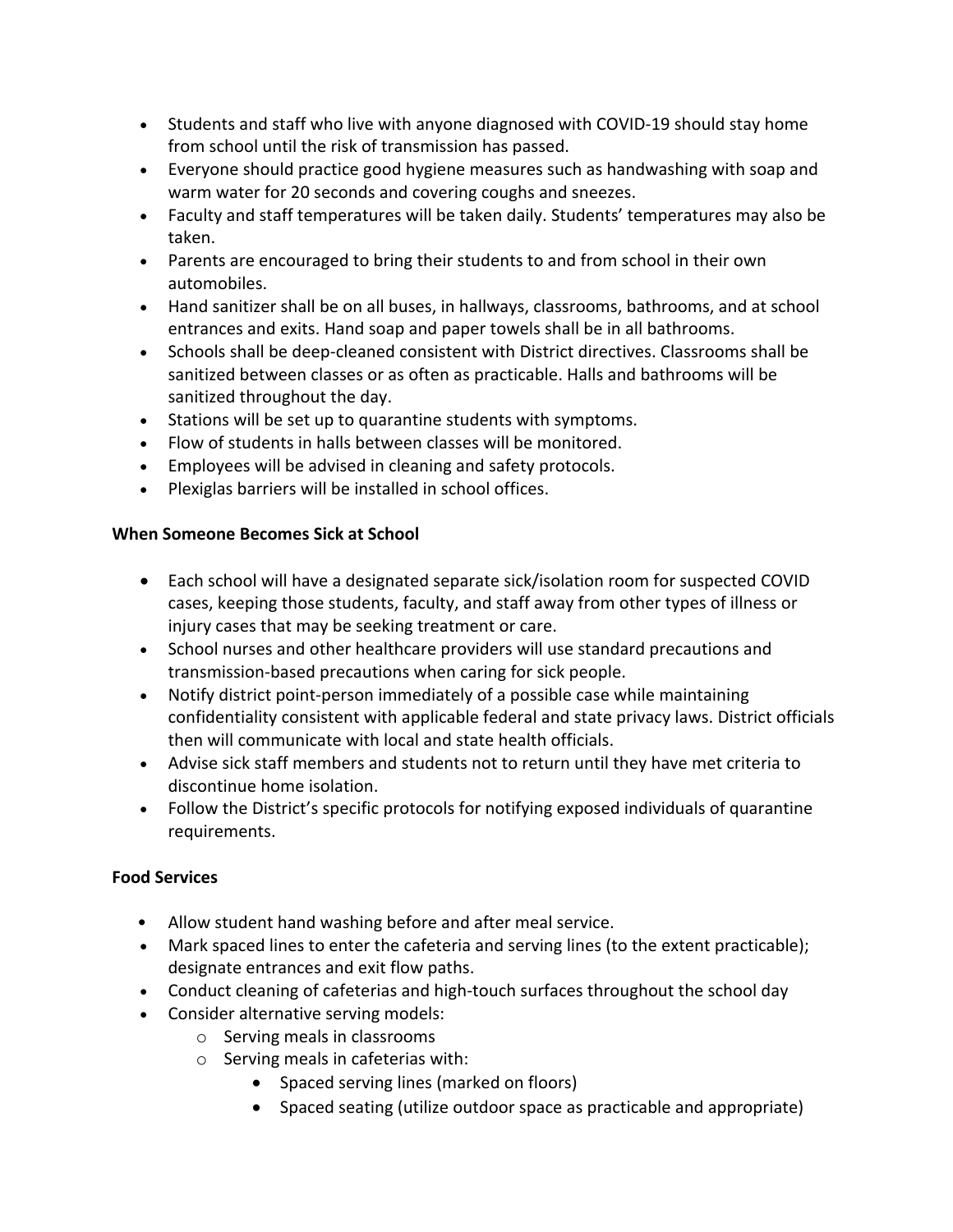- Longer meal periods for more staggered meal delivery
- Consider pre-packaged boxes or bags for each student instead of traditional serving lines or menu sheets delivered to classrooms each morning for meal delivery selection
- $\circ$  Consider serving meals in multiple socially distanced locations, such as outdoors, in gyms, and in cafeteria to disperse crowds.
- o Follow the District's specific protocols for communication in the event of confirmed cases of cafeteria staff.

## **Transportation**

- All students and drivers shall wear face coverings.
- Encourage parents and guardians to bring students to school in order to reduce the number of bus riders.
- Provide hand sanitizer for students and bus drivers.
- Screen bus drivers for symptoms of illness.
- Utilize spaced seating to the extent practicable.
- Eliminate field trips during times of moderate to widespread illness.
- Clean and disinfect frequently touched surfaces on the bus at least daily.
- Establish protocols for bus stops, loading/unloading students to minimize congregation of children from different households.
- Air out busses between uses.

## **Entering and Leaving School Buildings**

- Implement standard operating procedures while taking preventative measures such as:
	- o Provide hand sanitizer for students, faculty, and staff
	- o Limit unnecessary congregations of students, faculty and staff
	- o Implement social distancing.
	- o Designate entrance and exit flow paths.
	- $\circ$  Post signage in classrooms, hallways, and entrances to communicate how to stop the spread of COVID-19 and its symptoms, preventative measures (including staying home when sick), good hygiene, and school/district specific protocols
	- $\circ$  Establish a protocol for students, faculty and staff who feel ill or experience symptoms when they come to school.
	- o Isolate and send home if ill or experience symptoms or have temperature of over 100.4°F (38°C)
	- o Establish a protocol for visitors: calling front office before entering, screening visitors, use of face coverings, etc.
	- o Establish a protocol for student pick/drop off: staggered entry and release (by grade, class, or bus numbers), marked spacing for pickup.
	- o Develop a process to take temperatures during school day.
	- $\circ$  Isolate and send home if internal temperature over 100.4°F (38°C).
	- o Consider safety and privacy concerns.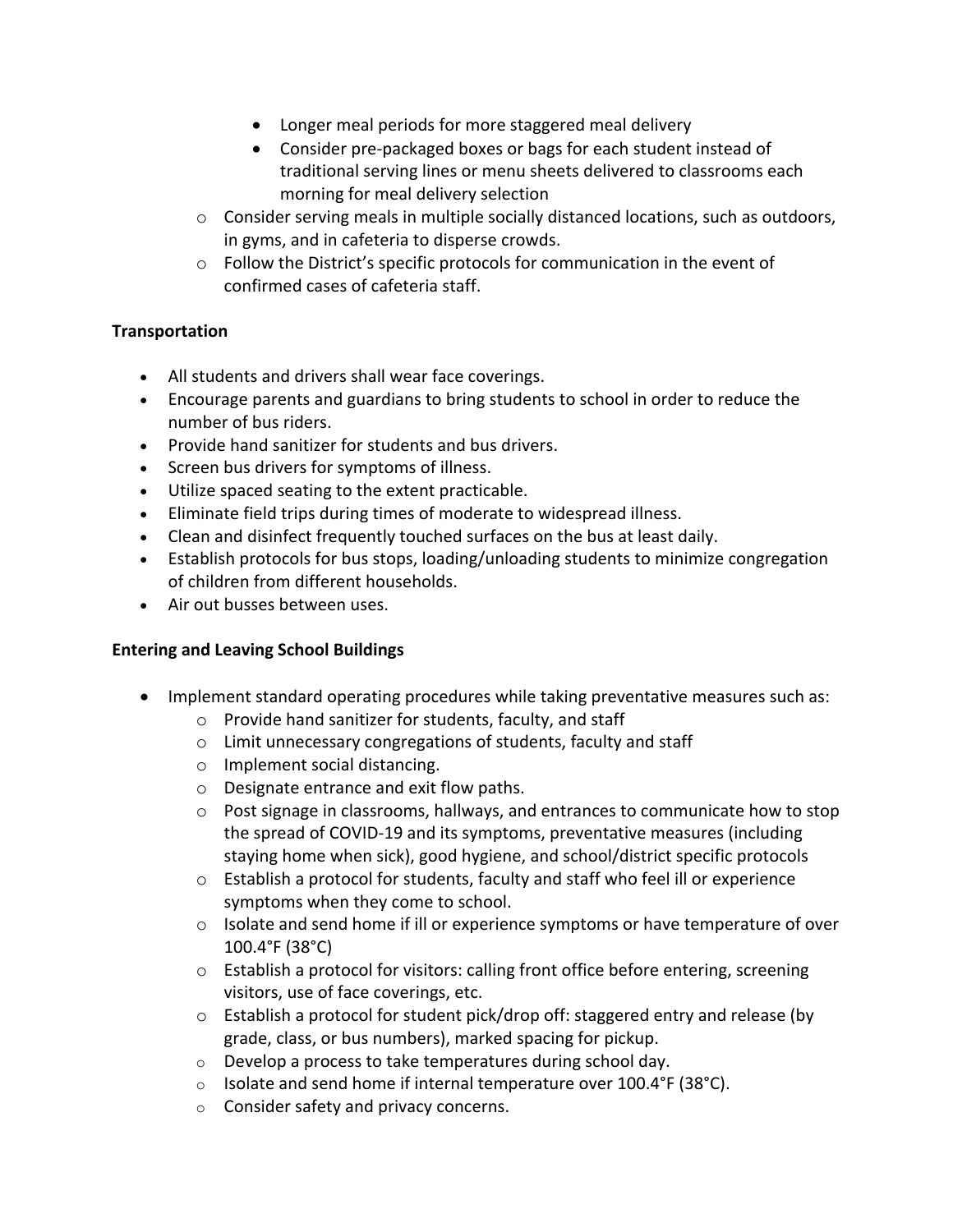## **Transitioning from Class to Class**

- Implement standard operating procedures while taking preventative measures such as:
	- $\circ$  All students, faculty and staff must wear face coverings between classes or in large group gatherings.
	- o Provide additional time for transitions and class changes.
	- o Consider staggered class changes, e.g., by hall, odd/even room numbers, grade or subject to decrease numbers in halls at one time.
	- o Have same group of students stay with same faulty or staff (all day for elementary students and as much as possible for middle and high school students).
	- o Limit mixing of students to extent possible.
	- $\circ$  Keep students static and move faculty to limit interactions to extent practicable.
	- $\circ$  Conduct cleaning of hallways and high-touch surfaces throughout the school day
	- $\circ$  Designate areas of the hallway (i.e. lanes) to keep students separated to the extent practicable.

# **Groups and Large Gatherings**

- Discourage congregation of students in parking lots and common areas.
- Stagger schedule for group gatherings such as recess and meals.
- Use multiple large spaces such as gyms, auditorium, outside spaces as weather permits for social distancing during mealtimes and other gatherings.
- Follow MHSAA guidelines for events and practices.

## **Guidelines for Supporting Teaching and Learning**

- Implement standard operating procedures while taking preventative measures such as:
	- $\circ$  Use the master schedule to balance class numbers as much as possible and remove unused desks and furniture in classrooms to maximize social distancing.
	- $\circ$  Clean classrooms and high-touch surfaces each day and provide hand sanitizer, tissues, etc., for proper hygiene.
	- o Limit physical interaction by curtailing partner or group work.
	- o Establish distance between the teacher's desk/board and students' desks.
	- $\circ$  Identify and utilize large spaces (i.e. gymnasiums, auditoriums, outside spaces as weather permits) for social distancing
- Social and Emotional Support
	- o Provide teacher training to help recognize signs of anxiety, concerns with coming back to school.
	- $\circ$  Provide training for counselors on appropriate interventions and supports.
	- o Develop strategies at each campus to help students transition back to face-toface-instruction.